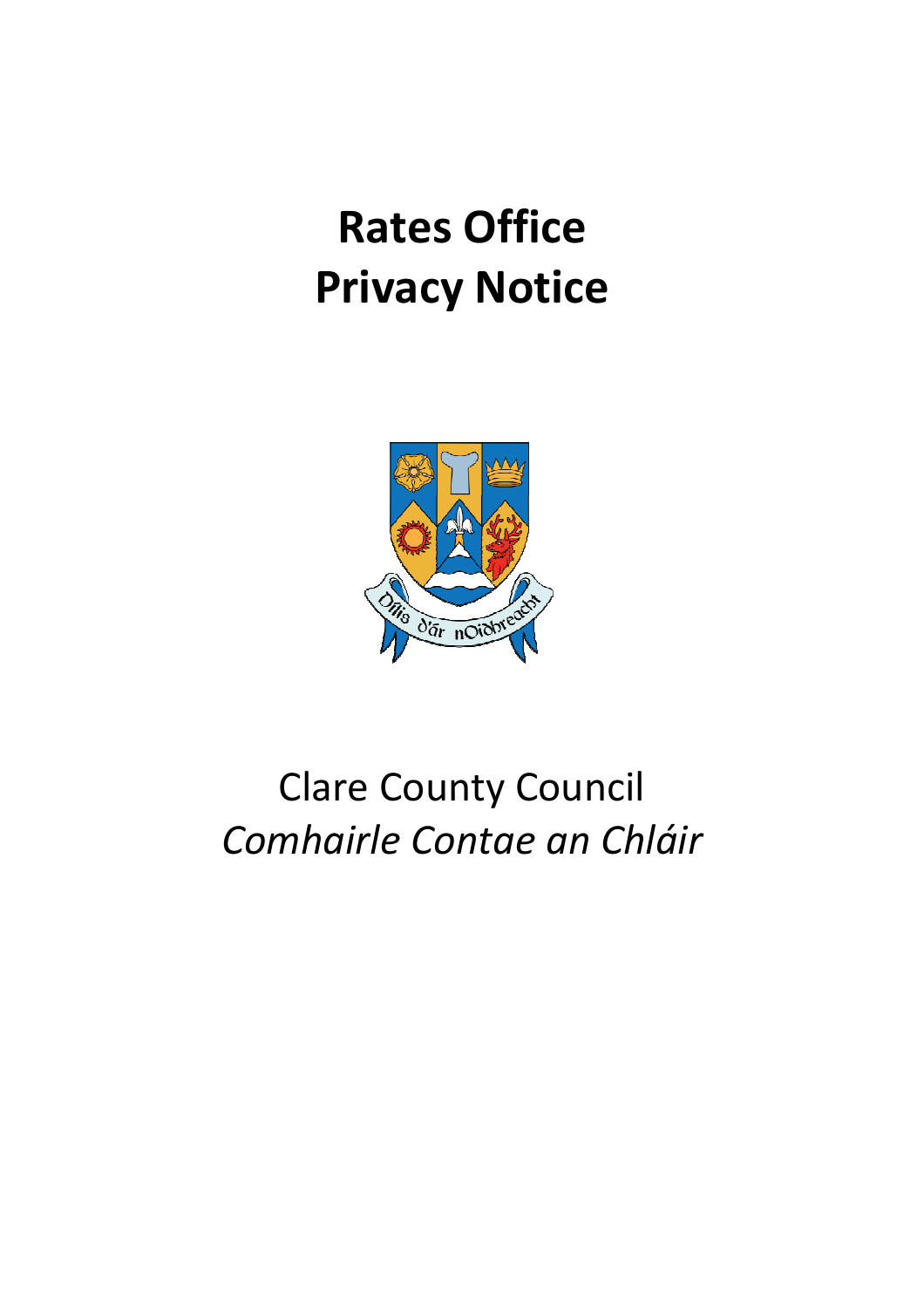### **-Revision Control-**

| <b>Version</b> | <b>Date</b> | <b>Audience</b> | <b>Notes</b> |
|----------------|-------------|-----------------|--------------|
| 0.1            |             |                 |              |
| 0.2            |             |                 |              |
| 0.3            |             |                 |              |
|                |             |                 |              |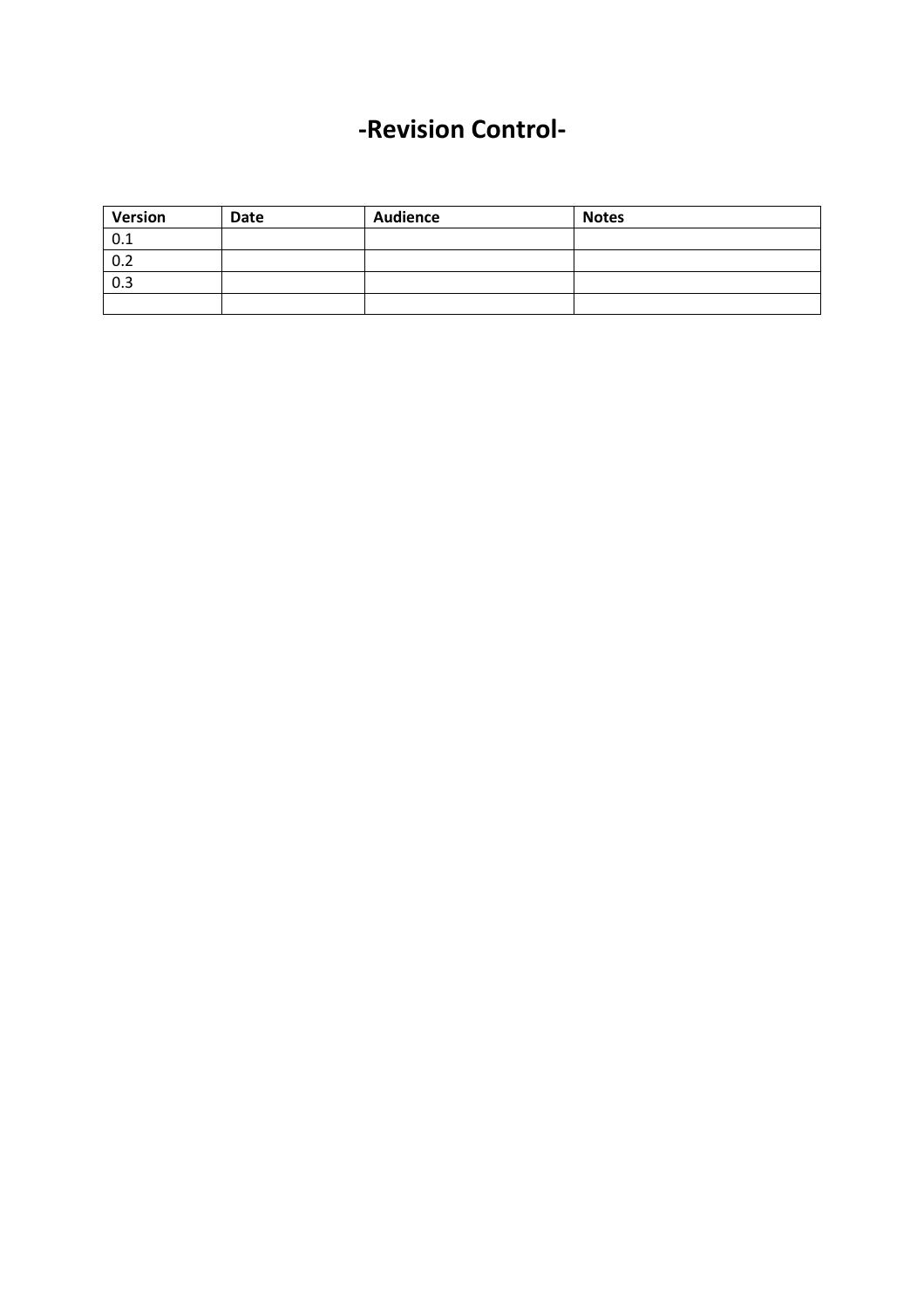## **-Table of Contents-**

| 1. Introduction                                  |                |
|--------------------------------------------------|----------------|
| 2. Information Collected by the Council          | 1              |
| 3. Requirement for a Privacy Notice              | $\overline{2}$ |
| 4. Sharing Information                           | 3              |
| 5. How your Personal Data will be used/processed | 3              |
| 6. Legal & Regulatory Obligations                | 3              |
| 7. Records Retention Policy                      | 4              |
| 8. Your Rights                                   | 4              |
| 9. Data Protection Contact Details               | 4              |
|                                                  |                |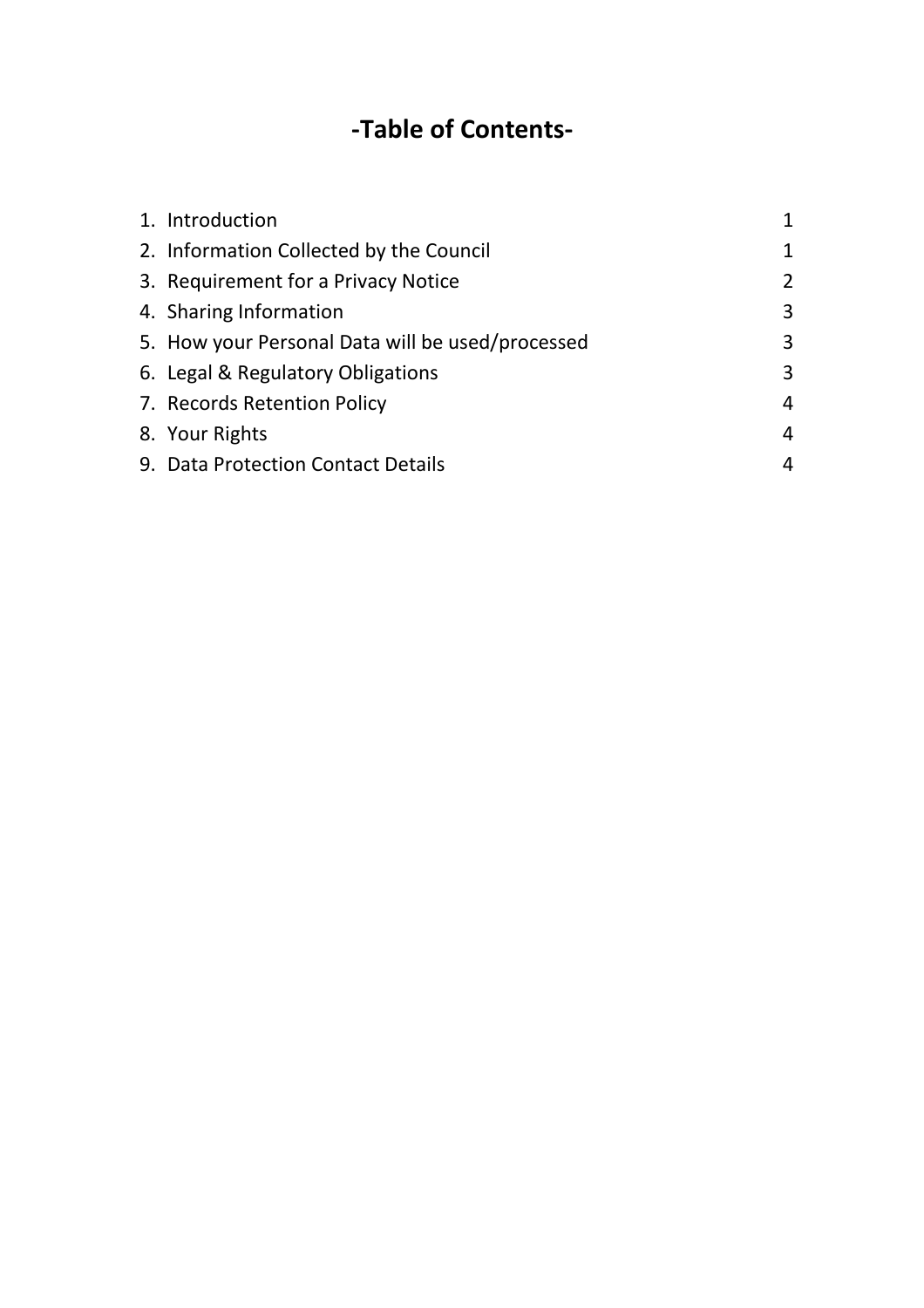#### **1. Introduction**

Clare County Council (the Council) is responsible for the provision of an extensive range of public services, including Revenue Collection. This is the Privacy Notice for the Rates Section of the Council.

The Council seeks to promote the economic, social and cultural development of Clare and in doing so contribute significantly to improving the quality of life of the people of the county. The delivery of high quality services, tailored to meet the needs of all our customers, remains one of the Council's core objectives and is included in our Corporate Plan.

This service includes not only the level and quality of service given to our customers, but also the quality of our decision-making processes, the efficiency and effectiveness of our corporate operations, standard of our facilities and our ability to adapt in an ever-changing environment. For further information please visit our website www.clarecoco.ie

#### **2. Information Collected by the Council**

The Council processes**1** and uses certain types of information about individuals (Data Subjects) and organisations to provide the most effective and targeted range of services to meet the needs of the citizens, communities and businesses of Clare.

Depending on the service being sought or provided, the information collected may include 'personal data'**2**. This is defined by the Data Protection Acts 1988, 2003 & 2018, and by the General Data Protection Regulation (GDPR) (Regulation (EU) 2016/679) and may relate to current, past and future service users; past, current and prospective employees; suppliers; and members of the public who may engage in communications with the Council.

In addition, the Council may be required, from time to time, to collect, process and use certain types of personal data to comply with regulatory or legislative requirements. This includes contact details to allow for efficient communication.

You do not have to provide all contact details but providing more, such as email, phone, address, make it easier to communicate with you.

<sup>1</sup>Processing is anything done with or to Personal Data, including data storage

<sup>2</sup>Personal Data is information about a living individual which is capable of identifying that individual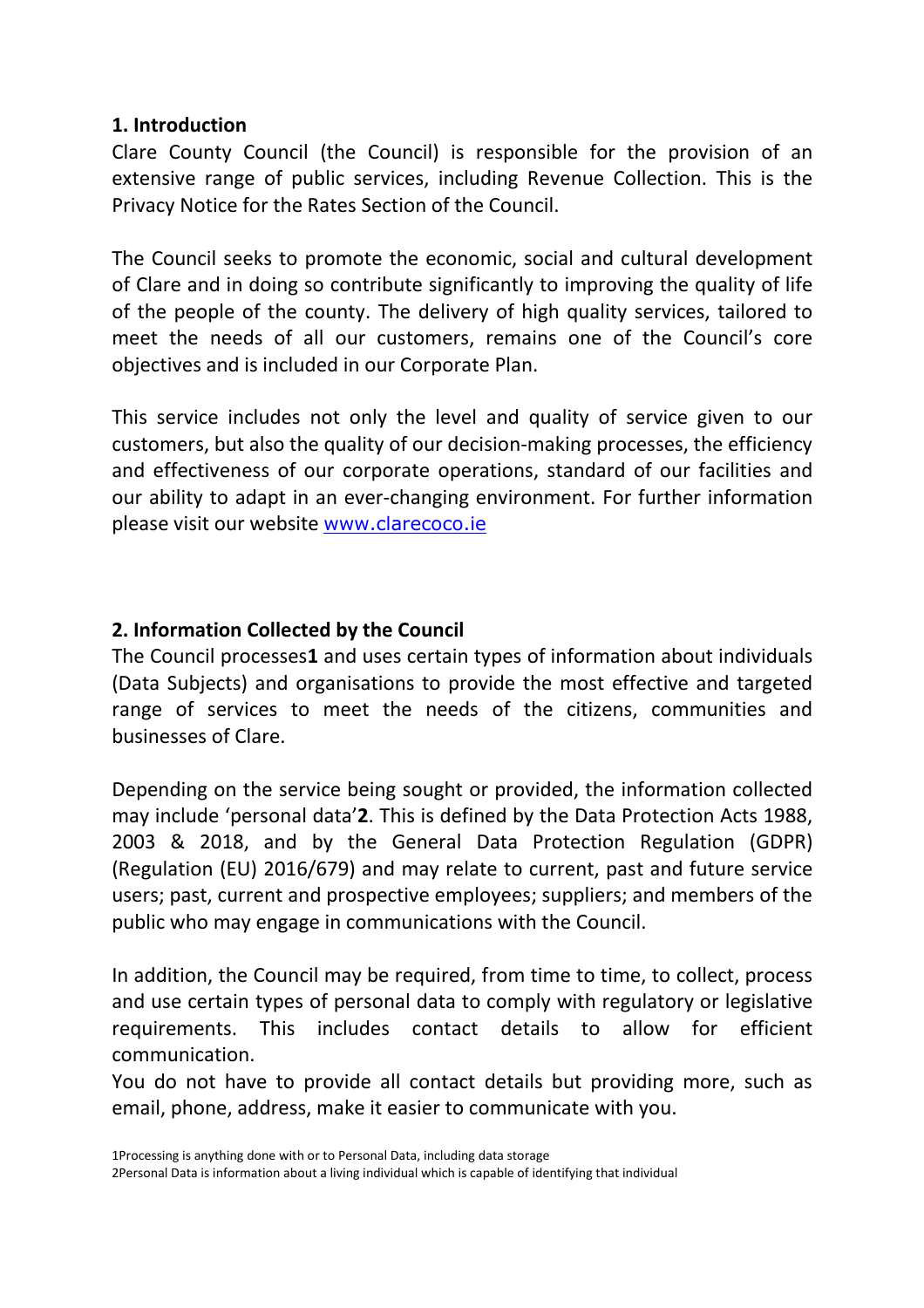The Revenue Department collects the following information for the purposes of the administration and management of Commercial Rates.

- Name and address of property owner and/or rated occupier
- Name and address of property location
- Company Trading Name, Sole Trader's Name, Legal Entity Name
- Contact Details
- Banking Details
- Technical Drawings of Properties
- Rateable Valuation of Property
- Site Location Maps
- Financial Information, including Trading Accounts/Financial Statements
- All interactions with the Revenue Dept. including phone calls, email correspondence and hard copy correspondence.

Further information and application forms can be accessed via the following link: https://www.clarecoco.ie/services/business/services-forbusiness/rates-and-charges/commercial-rates/

#### **3. Requirement for a Privacy Notice**

The Council will set out the information required in a series of separate and distinct application forms and specific Privacy Notice relevant to each service application. Our Privacy Notice is located on our website at https://www.clarecoco.ie/services/business/services-for-business/ratesand-charges/commercial-rates/

The Council has created this privacy notice to demonstrate our firm commitment to privacy and to assure you that in all your dealings with the Rates office, the Council will ensure the security of the data provided.

The personal data you may be required to supply to the Council, or that may be collected through other sources (i.e. investigations by Council staff; CCTV, information from other third parties or agents acting on your behalf) is,

- Obtained lawfully, fairly and in a transparent manner
- Obtained for only specified, explicit and legitimate purposes
- Adequate, relevant and limited to what is necessary for purpose for which it was obtained

• Recorded, stored accurately and securely and where necessary kept up to date

Kept only for as long as is necessary for the purposes for which it was obtained

Kept in a form which permits identification of the data subject for no longer than is necessary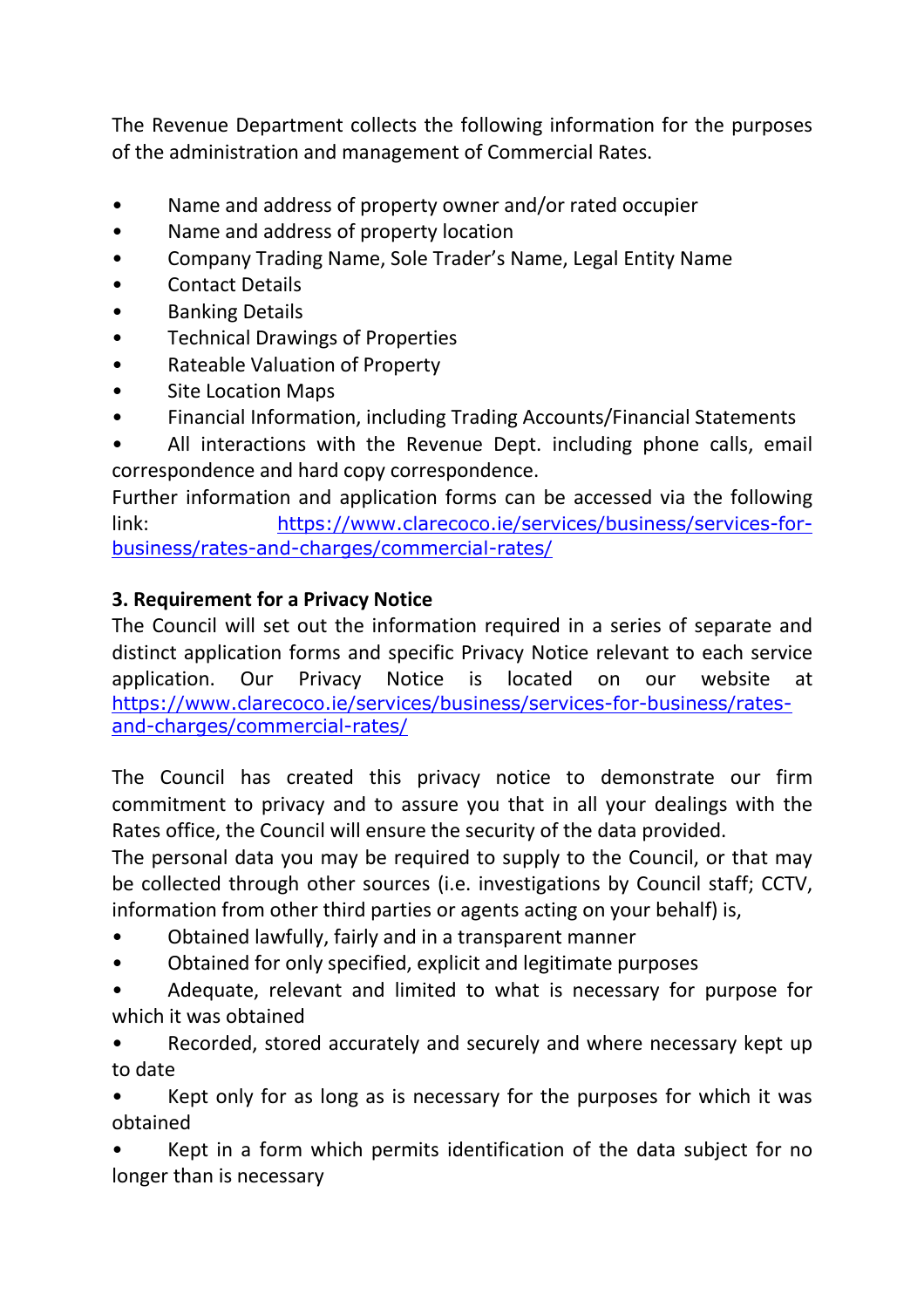• Processed only in a manner that ensures the appropriate security of the personal data including protection against unauthorised or unlawful processing.

#### **4. Sharing Information**

The Council may share your information internally (within the Council) in accordance with statutory obligations. In addition, the Council may share your information with third parties in accordance with statutory and regulatory obligations.

The Rates area (Finance) of the Council may request, obtain, and/or share information, in carrying out its various functions, from/with the following bodies;

- County Registrar,
- Commissioner of Valuation,
- Solicitors/Valuers/Consultants acting on behalf of customers.

#### **5. How your Personal Data will be used/processed**

The volume of customers the Rates section serve and the range of services provided, require IT systems to manage customer accounts and related data. The hard copy and electronic versions of data may be retained. Access to the data is controlled and restricted to relevant staff involved in assessing and processing the various services with other security measures such as passwords.

#### **6. Legal and Regulatory Obligations**

The legal basis and legitimate interest for processing personal data are included in Valuation Acts and Local Government Acts/Regulations including the following;

- • Poor Relief (Ireland) Act 1838
- • Local Government (Collection of Rates) Act, 1924
- Local Government Act 1946
- • Local Government (Financial Provisions) Act 1978
- • Local Government (Financial Provisions) Act, 1983
- • Local Government Act 2001
- • Local Government (Business Improvement Districts) Act 2006
- • Local Government Reform Act 2014
- • Valuation Acts 2001-2015.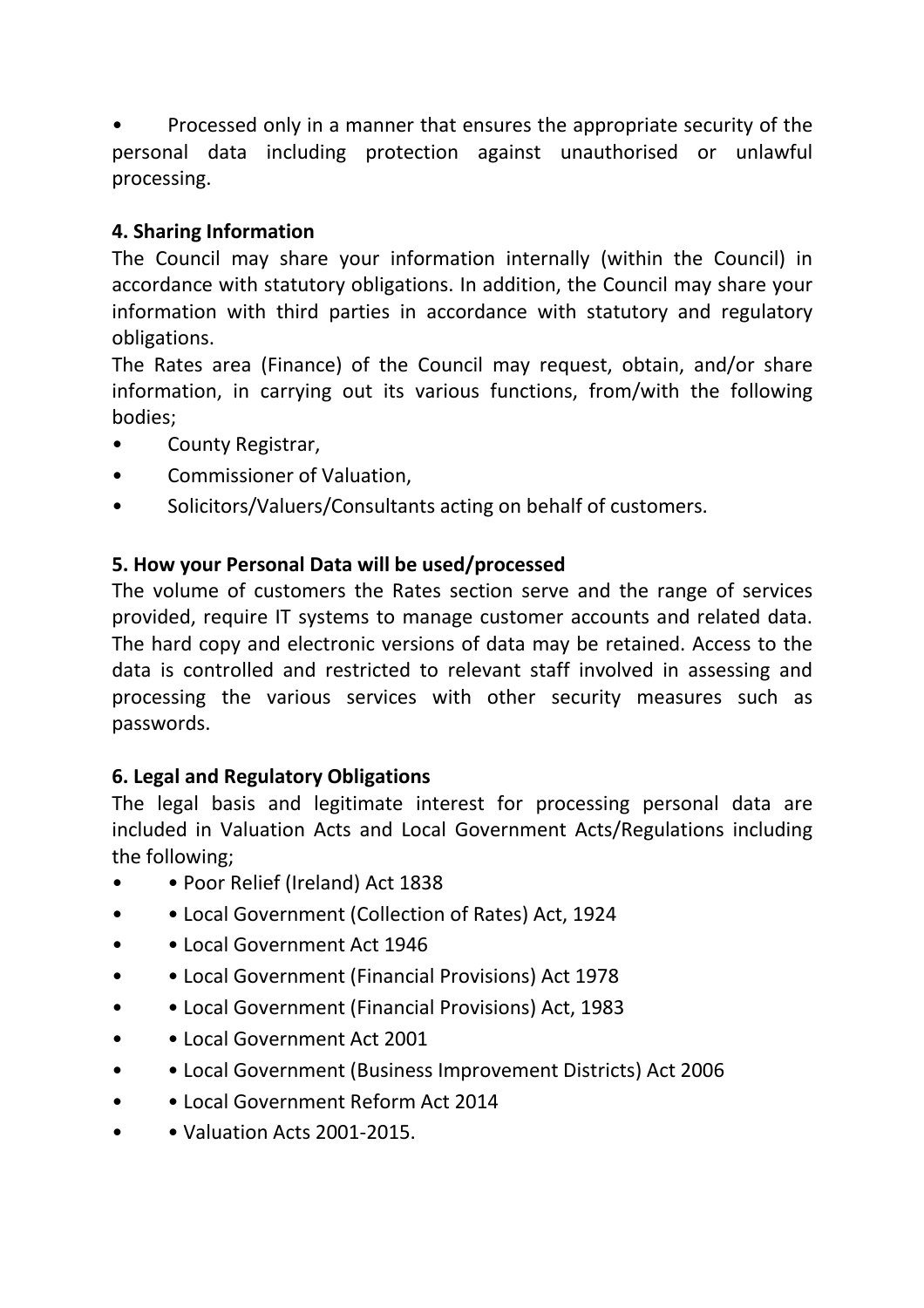#### **7. Records Retention Policy**

The Council is in the process of preparing retention policies for all services and business units. These policies will outline the timeframe for which your personal data will be retained by the Council and what will happen to it after the required retention period has expired. These policies will be published, when available, on the Council's website.

#### **8. Your Rights**

You have the right to request access to personal data held about you, obtain confirmation as to whether data concerning you exists, be informed of the content and source of data and check its accuracy. If the data held by the Council is found to be inaccurate you have the right to change, remove, block, or object to the use of, said personal data held. In certain circumstances blocking access to data may delay or remove access to a service where the data is required by law or for essential purposes related to delivery of a service to you. Please note that to help protect your privacy, the Council will take steps to verify your identity before granting access to personal data. In addition, Data Subjects have a right to;

- exercise data portability, i.e., obtain a transferable copy of information the Council hold to transfer to a third party/provider,
- obtain details of any transfer of data to a third country (outside the European Economic Area) and safeguards in place,
- obtain details of any automated decision making.

To exercise these rights, you can make a Subject Access Request. This request can be in writing and directed to the contact details at the end of this policy.

#### **9. Data Protection Contact Details**

For all enquiries relating to Rates Data Protection, you can contact the Council at:

Phone: 065 68 46200 E-mail: rates@clarecoco.ie Postal Address: Clare County Council Áras Contae an Chláir New Road Ennis Co Clare V95 DXP2